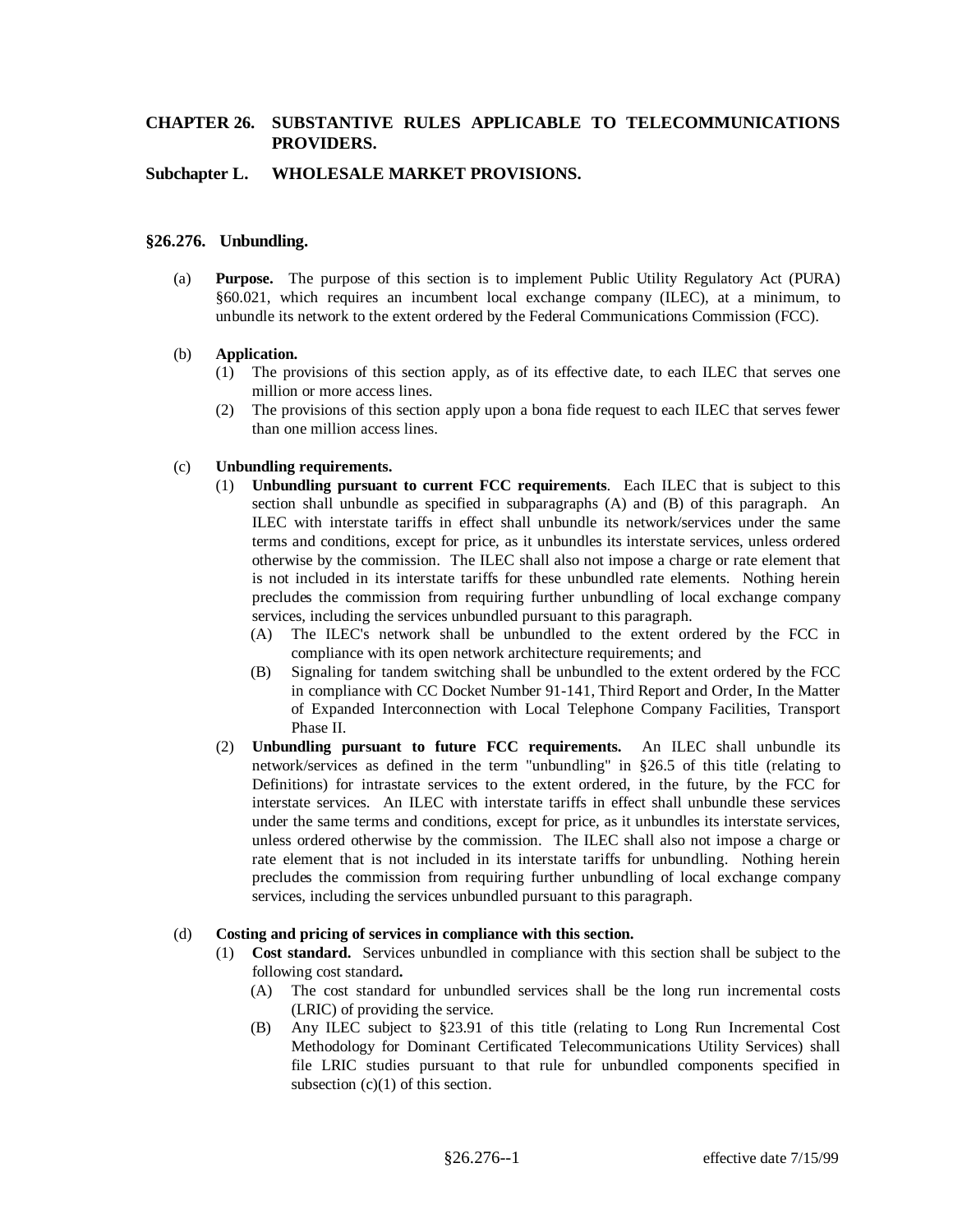#### **Subchapter L. WHOLESALE MARKET PROVISIONS.**

#### **§26.276(d)(1) continued**

- (C) For any ILEC that is subject to §23.91 of this title, the cost standard for unbundled services required under subsection  $(c)(2)$  of this section shall be the long run incremental costs pursuant to §23.91 of this title.
- (D) The long run incremental cost standard shall not apply if the ILEC proposes rates that are the same as the rates in effect for the carrier's interstate provision of the same or equivalent unbundled service or if the ILEC adopts rates of another ILEC pursuant to paragraph  $(2)(B)$  of this subsection.
- (2) **Pricing standard.** Services unbundled in compliance with this section shall be subject to the following pricing standard.
	- (A) Any ILEC may propose rates, without cost justification, that are at parity with the rates in effect for the carrier's interstate provision of the same or equivalent unbundled service. The ILEC shall amend its intrastate rates, terms and conditions to be consistent with subsequent revisions in its interstate tariffs providing for unbundling pursuant to filing requirements established in subsection (f)(4) of this section.
	- (B) In addition to the provision in subparagraph (A) of this paragraph, ILECs that are not subject to §23.91 of this title may adopt the rates of another ILEC that are developed pursuant to the requirements of this section.
	- (C) If an ILEC proposes rates that are not at parity with the rates in effect for the carrier's interstate provision of the same or equivalent unbundled service or does not adopt the rates of another ILEC pursuant to subparagraph (B) of this paragraph, the following requirements shall apply to any service approved under this section:

(i) Unless waived or modified by the presiding officer, the service shall be offered in every exchange served by the ILEC, except exchanges in which the ILEC's facilities do not have the technical capability to provide the service.

(ii) If the sum of the rates of the new unbundled components is equal to the price of the original bundled service and if the ratio of the rate of each unbundled component to its LRIC is the same for each unbundled component, there shall be a rebuttable presumption that the rate of an unbundled component is reasonable.

(iii) The proposed rates and terms of the service shall not be unreasonably preferential, prejudicial, or discriminatory, subsidized directly or indirectly by regulated monopoly services, or predatory or anticompetitive.

- (D) Rates based upon the new LRIC cost studies required under paragraph (1)(B) of this subsection shall be subject to the pricing rulemaking referred to in  $\S 23.91(p)$  of this title to the same extent as any other service offered by an ILEC subject to the pricing rule.
- (e) **Basket assignment.** An ILEC electing incentive regulation under PURA Chapter 58 shall, in its compliance tariff filed pursuant to subsection (f) of this section, include a proposal and rationale for designating the unbundled components as basic services or non-basic services.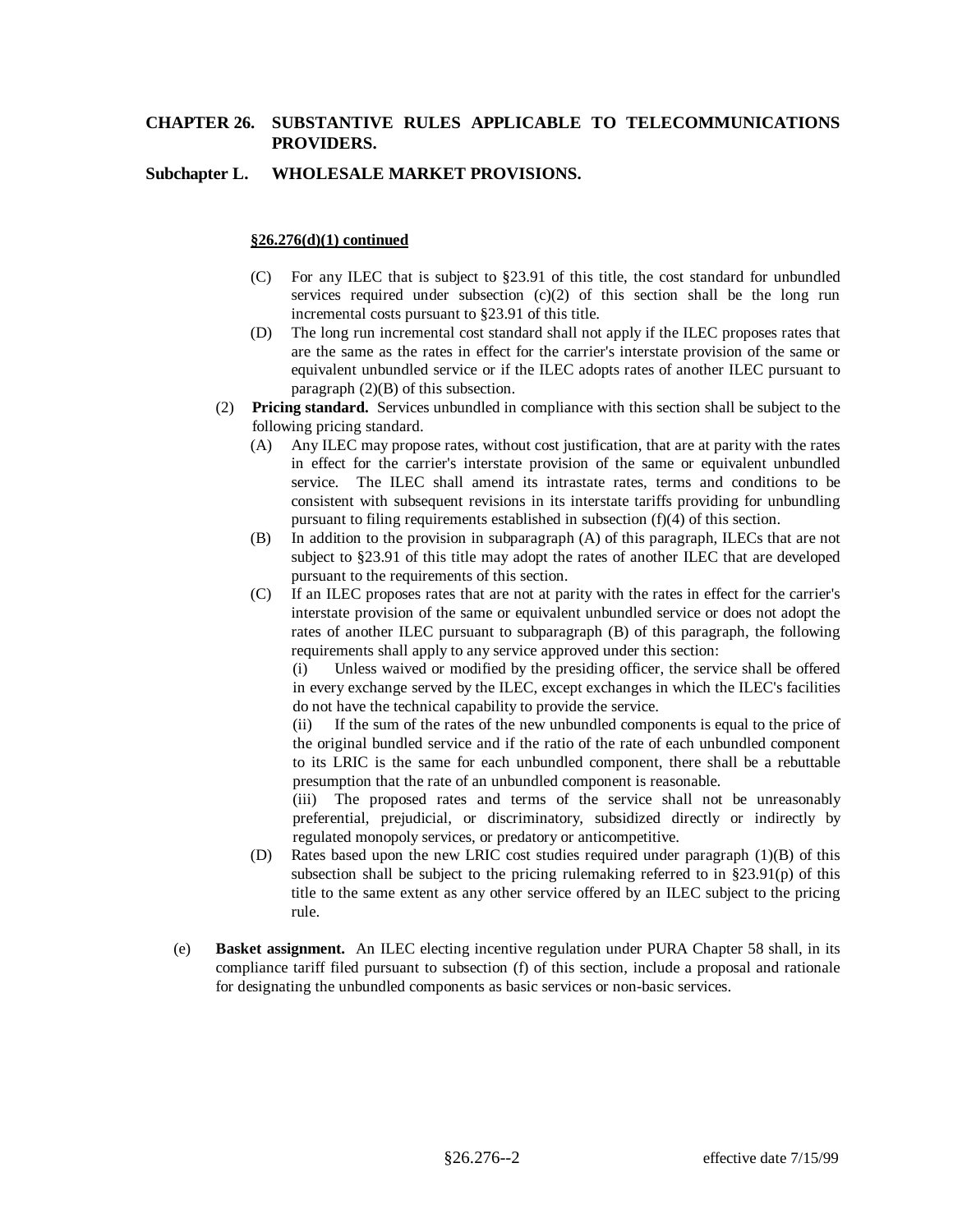### **Subchapter L. WHOLESALE MARKET PROVISIONS.**

### (f) **Filing requirements.**

- (1) **Initial filing to implement subsection (c)(1) of this section in effect for ILECs serving one million or more access lines**. An ILEC serving one million or more access lines shall file initial tariff amendments to implement the provisions of subsection  $(c)(1)$  of this section not later than 60 days from the effective date of this section. The proposed effective date of such filings shall be not later than 30 days after the filing date, unless suspended. Tariff revisions filed pursuant to this subsection shall not be combined in a single application with any other tariff revision.
- (2) **Filings to comply with subsection (c)(2) of this section for ILECs serving one million or more access lines.** An ILEC serving one million or more access lines shall file tariff amendments to implement the provisions of subsection  $(c)(2)$  of this section, within 60 days of the effective date of its interstate tariff providing for unbundling. The proposed effective date of such filings shall be not later than 30 days after the filing date, unless suspended. Tariff revisions filed pursuant to this subsection shall not be combined in a single application with any other tariff revision.
- (3) **Filings to implement subsections (c)(1) and (2) of this section for ILECs serving fewer than one million access lines.** If an ILEC serving fewer than one million access lines receives a bona fide request, it shall unbundle its network/services pursuant to the bona fide request within 90 days from the date of receipt of the bona fide request or shall have the burden of demonstrating the reasons for not unbundling pursuant to the bona fide request.
- (4) **Filings to comply with subsection (d)(2)(A) of this section.** An ILEC proposing rates pursuant to subsection  $(d)(2)(A)$  shall file tariff amendments to implement the revisions in its interstate tariffs providing for unbundling, within 30 days of the effective date of its interstate tariff providing for unbundling. The proposed effective date of such filings shall be not later than 30 days after the filing date, unless suspended. Tariff revisions filed pursuant to this subsection shall not be combined in a single application with any other tariff revision.

#### (g) **Requirements for notice and contents of application in compliance with this section.**

(1) **Notice of Application.** The presiding officer may require notice to be provided to the public as required by Chapter 22, Subchapter D of this title (relating to Notice). The notice shall include, at a minimum, a description of the service, the proposed rates and other terms of the service, the types of customers likely to be affected if the service is approved, the probable effect on ILEC's revenues if the service is approved, the proposed effective date for the service, and the following language: "Persons who wish to comment on this application should notify the commission by (specified date, ten days before the proposed effective date). Requests for further information should be mailed to the Public Utility Commission of Texas, PO Box 13326, Austin, Texas 78711-3326, or you may call the Public Utility Commission's Office of Customer Protection at (512) 936-7120 or toll free at (888) 782-8477. Hearingand speech-impaired individuals with text telephones (TTY) may contact the commission at (512) 936-7136 or may reach the commission's toll free number by calling Relay Texas at (800) 735-2988."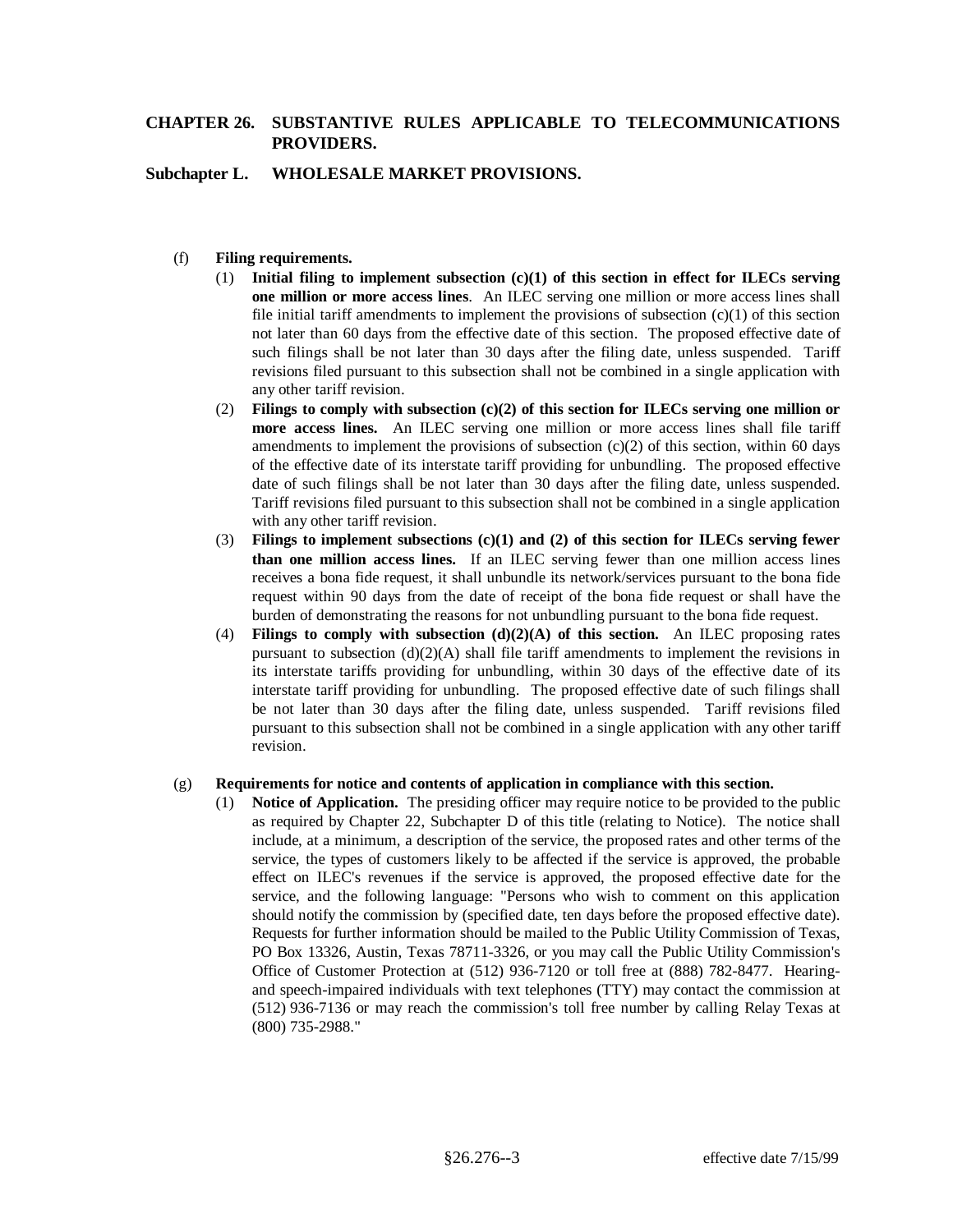### **Subchapter L. WHOLESALE MARKET PROVISIONS.**

#### **§26.276(g) continued**

- (2) **Contents of application for an ILEC serving one million or more access lines that is required to comply with subsection (f)(1), (2), and (4) of this section.** An ILEC shall request approval of an unbundled service by filing an application that complies with the requirements of this section. In addition to copies required by other commission rules, one copy of the application shall be delivered to the commission's Office of Regulatory Affairs, Legal Division, and one copy to the Office of Public Utility Counsel. The application shall contain the following information:
	- (A) a description of the proposed service and the rates, terms and conditions, under which the service is proposed to be offered and a demonstration that the proposed rates, terms and conditions are in conformity with the requirements in subsections (c), (d), and (e) of this section, as applicable;
	- (B) a statement detailing the type of notice, if any, the ILEC has provided or intends to provide to the public regarding the application and a brief statement explaining why the ILEC's notice proposal is reasonable;
	- (C) a copy of the text of the notice, if any;
	- (D) a long run incremental cost study supporting the proposed rates, if the rates are not at parity with the carrier's interstate rates;
	- (E) detailed documentation showing that the proposed service is priced above the long run incremental cost of such service, including all workpapers and supporting documentation relating to computations or assumptions contained in the application, if the rates are not at parity with the carrier's interstate rates;
	- (F) projection of revenues, demand, and expenses demonstrating that in the second year after the service is first offered, the proposed rates will generate sufficient annual revenues to recover the annual long run incremental costs of providing the service, as well as a contribution for joint and/or common costs, if the rates are not at parity with the carrier's interstate rates;
	- (G) explanation that the proposed rates and terms of the service are not unreasonably preferential, prejudicial, or discriminatory, subsidized directly or indirectly by regulated monopoly services, or predatory or anticompetitive;
	- (H) the information required by §§26.121 of this title (relating to Privacy Issues), 26.122 of this title (relating to Customer Proprietary Network Information, and 26.123 of this title (relating to Caller Identification Services); and
	- (I) any other information which the ILEC wants considered in connection with the commission's review of its application.
- (3) **Contents of application for an ILEC serving fewer than one million access lines that is required to comply with subsection (f)(3) and (4) of this section.** An ILEC shall file with the commission an application complying with the requirements of this section. In addition to copies required by other commission rules, one copy of the application shall be delivered to the commission's Office of Regulatory Affairs, Legal Division, and one copy shall be delivered to the Office of Public Utility Counsel. The application shall contain the following:
	- (A) contents of application required by paragraph  $(2)(A)$ ,  $(B)$ ,  $(C)$ ,  $(H)$ , and  $(I)$  of this subsection;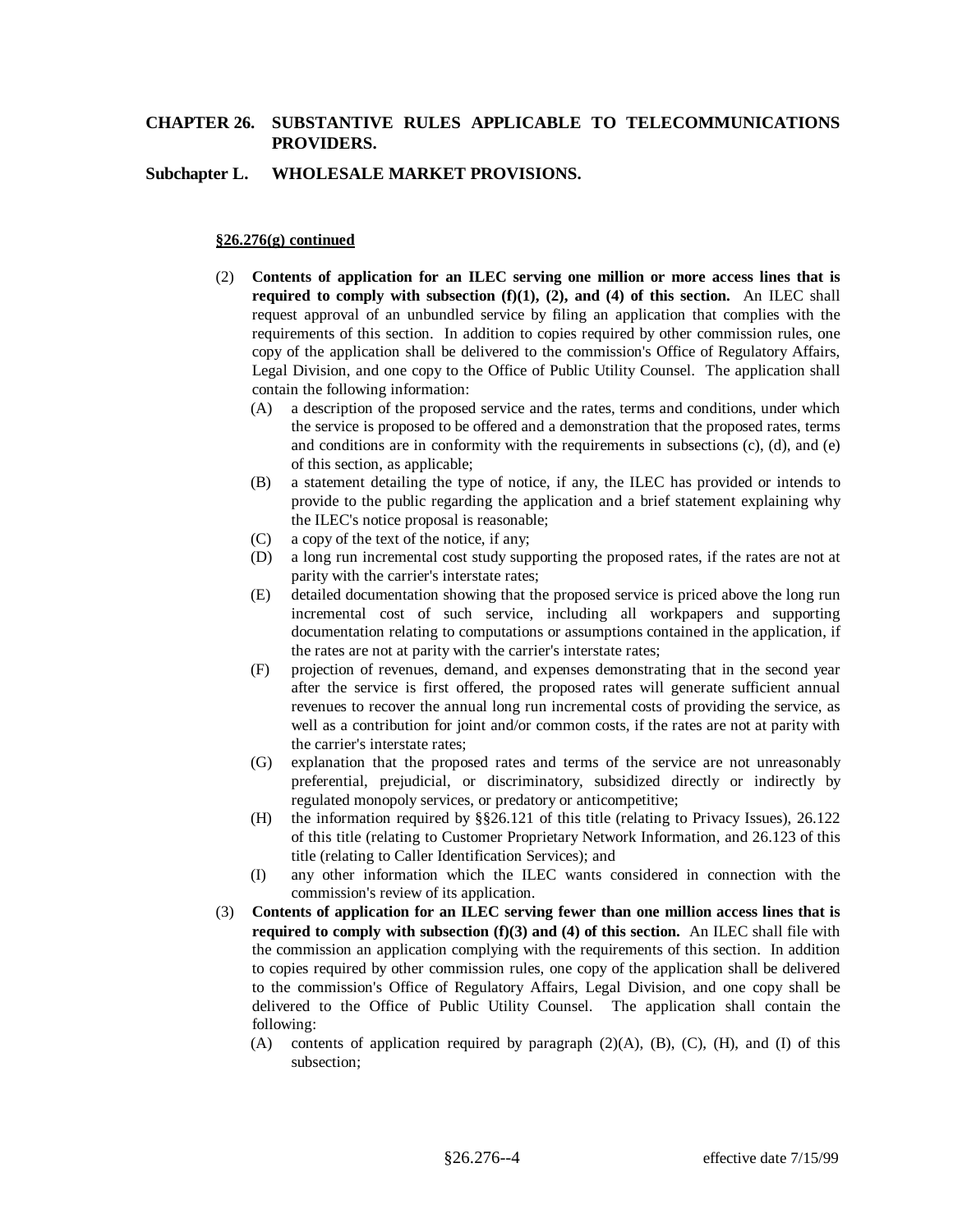### **Subchapter L. WHOLESALE MARKET PROVISIONS.**

#### **§26.276(g)(3) continued**

- (B) contents of application required by paragraph (2)(D), (E), (F), and (G) of this subsection, if the rates are not at parity with the carrier's interstate rates or the rates of another ILEC;
- (C) a description of the proposed service(s) and the rates, terms, and conditions under which the service(s) are proposed to be offered and an affidavit from the general manager or an officer of the ILEC approving the proposed service;
- (D) a notarized affidavit from a representative of the ILEC affirming that the rates are just and reasonable and are not unreasonably preferential, prejudicial, or discriminatory; subsidized directly or indirectly by regulated monopoly services; or predatory, or anticompetitive; and
- (E) projections of the amount of revenues that will be generated by the proposed service.

#### (h) **Commission processing of application.**

- (1) **Administrative review**. An application considered under this section may be reviewed administratively unless the ILEC requests the application be docketed or the presiding officer, for good cause, determines at any point during the review that the application should be docketed.
	- (A) The operation of the proposed rate schedule may be suspended for 35 days after the effective date of the application. The effective date shall be according to the requirements in subsection (f) of this section.
	- (B) The application shall be examined for sufficiency. If the presiding officer concludes that material deficiencies exist in the application, the applicant shall be notified within ten working days of the filing date of the specific deficiency in its application, and the earliest possible effective date of the application shall be no less than 30 days after the filing of a sufficient application with substantially complete information as required by the presiding officer. Thereafter, any time deadlines shall be determined from the 30<sup>th</sup> day after the filing of the sufficient application and information or from the effective date if the presiding officer extends that date.
	- (C) While the application is being administratively reviewed, the commission staff and the staff of the Office of the Public Utility Counsel may submit requests for information to the ILEC. Six copies of all answers to such requests for information shall be filed with Central Records and one copy shall be provided to the Office of Public Utility Counsel within ten days after receipt of the request by the ILEC.
	- (D) No later than 20 days after the filing date of the sufficient application, interested persons may provide to the commission staff written comments or recommendations concerning the application. The commission staff shall and the Office of Public Utility Counsel may file with the presiding officer written comments or recommendations concerning the application.
	- (E) No later than 35 days after the effective date of the application, the presiding officer shall issue an order approving, denying, or docketing the ILEC's application.
- (2) **Approval or denial of application**. The application shall be approved by the presiding officer if the proposed tariff meets the requirements in this section. If, based on the